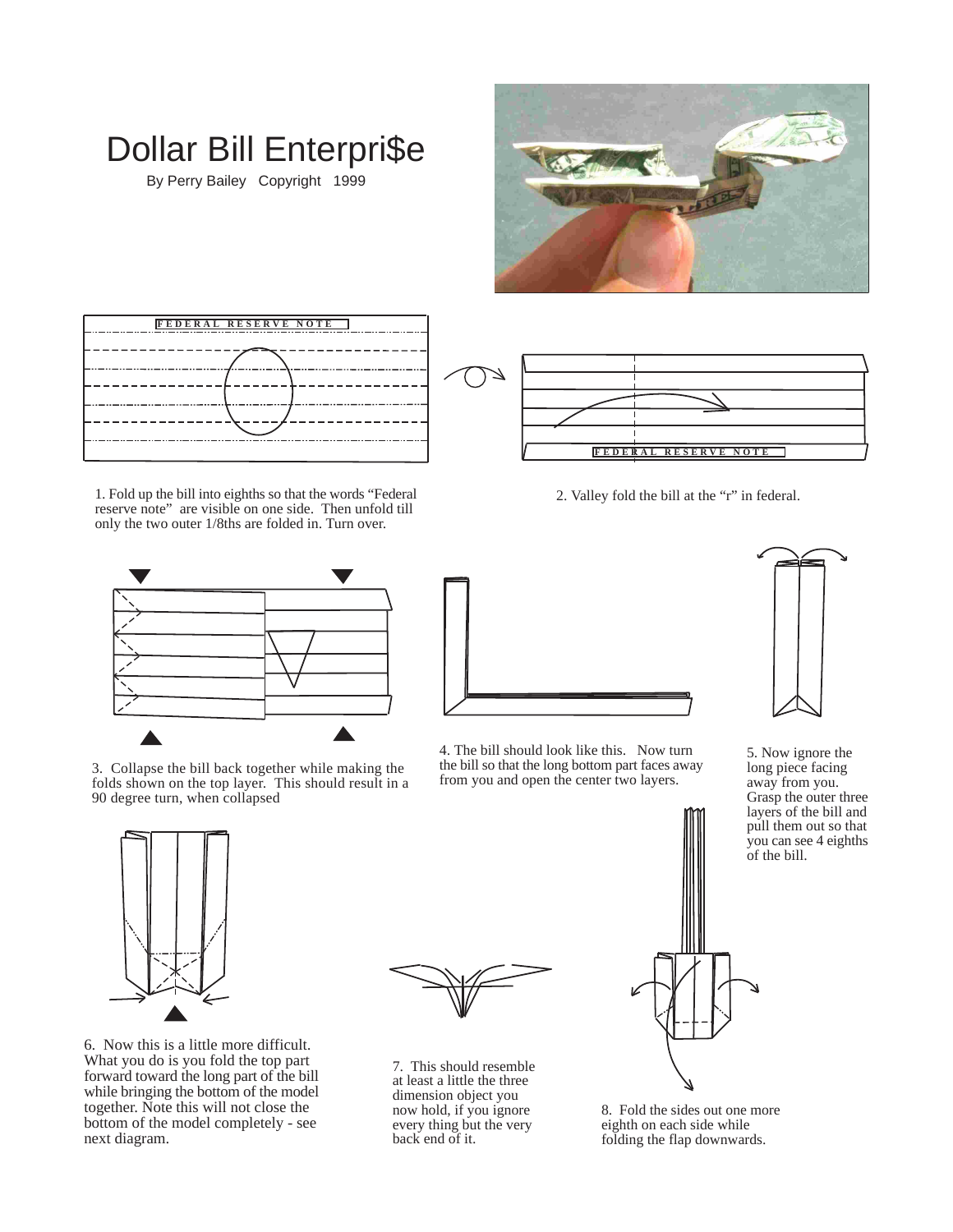

9. Easily the most confusing move of this model is this one. What you do is to slide a little of the paper (1st layer) forward a bit mainly towards the center of the model. Later this will be used to create domes at the front of the nacelles.



11. Now you have to fold the paper underneath or else there will be less nacelle and too much body.



10. This is easy just fold under on both sides.



12. Fold up a sixteenth while folding the sides down to a point.





13. An unlucky step this if you were lucky on the 1st go then you can fold down about a sixteenth at the front of the nacelles while only folding a part of the paper from step 9 back in while folding the sides up to form the nacelles

**Editors note:** Don't ask me!... I didn't have the heart nor the know-how to edit this step. A golden example of when it's easier to just look at the diagram.

14. Now you get to see the whole model again for a bit, hurrah! Now if we are all done with the back patting and what not, pull out the trapped layers as shown to make it look all nice and tidy!

15. Now here the dollar bill gives us a bit of help by giving a reference of the folding the white part of the bill over to keep it all in trim.

16. Well this one is another of the few dead easy bits that make putting up with the parts you have to fudge up a little easier! Mountain-fold part of the bottom of the nacelle up behind. This finishes shaping the nacelle and gives us another bit to help lock the model together.

17. Fold down and flatten the front of the model using the second E and R in the word "RESERVE" as the reference for this fold.